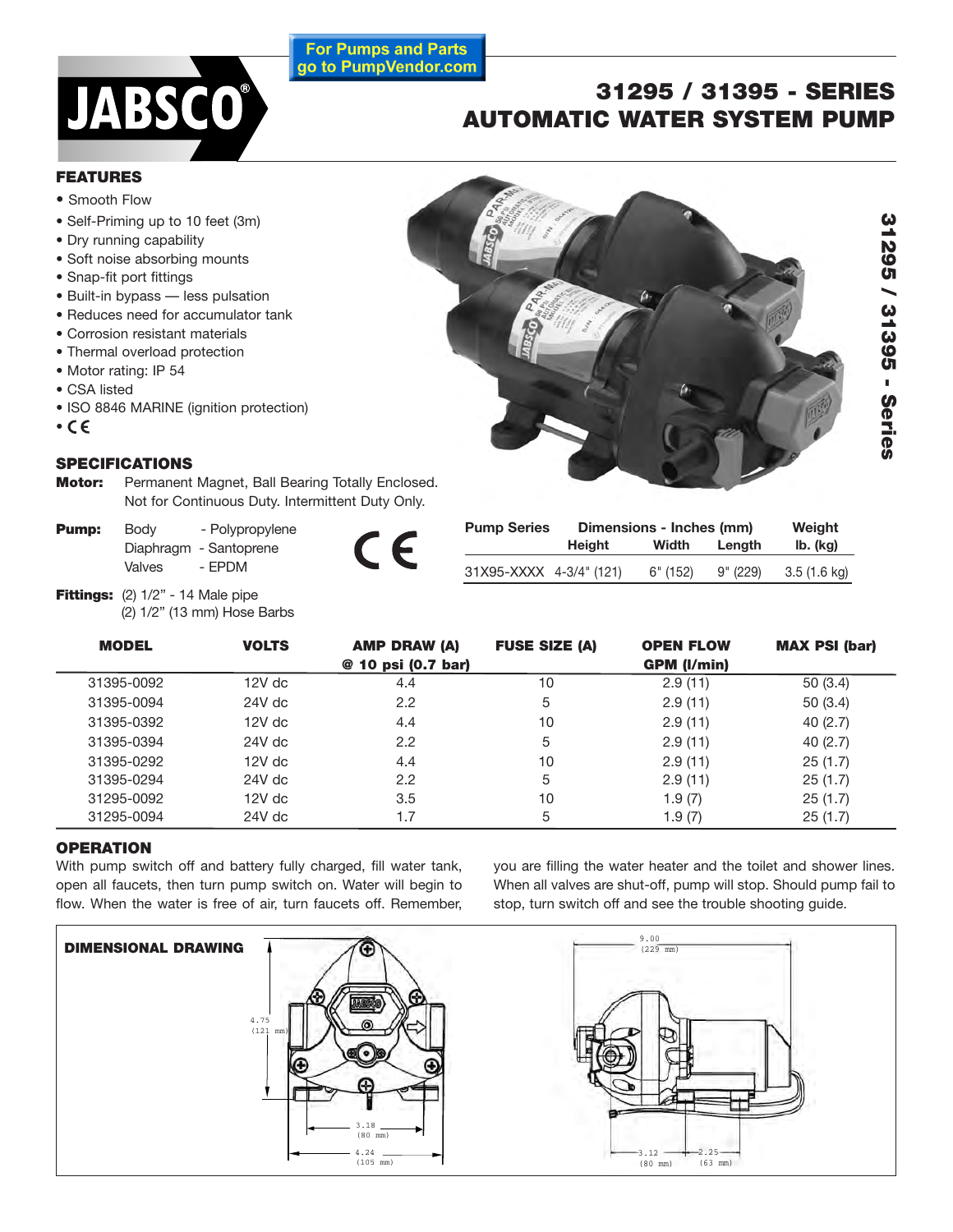

# **INSTALLATION**

#### **STEP I**

Remove shipping plugs from pump ports. There may be slight amount of water that drains out of the pump as all pumps are tested at the factory before shipment.

#### **STEP 2**

A direction arrow can be found on the pump head to indicate direction of flow. Connect the appropriate sized hose to one of the supplied fittings and then connect the hose to the water supply tank outlet. To reduce vibration use 1/2" (13 mm) braided or reinforced flexible hose on the inlet and outlet of the pump as shown on Fig.1. Use hose clamps on the slip-on barb connectors.



#### **STEP 3**

Slide rubber mounts fully into 4 mounting tracks.

#### **STEP 4**

Mount pump horizontally in an accessible location or vertically with pumphead down. Support weight of the pump and attach pumphead mounts first then motor mounts second.

**STEP 5** (Fig. 2)

Install inlet A and discharge B port connectors. Firmly push slide clips C forward to lock port connectors in place.

# **STEP 6** (Fig. 4)

Install a PumpgardTM strainer in an accessible location (for inspection and cleaning) between the tank and pump inlet in order to protect valves from debris.

### **WIRING** (Fig. 3)

IF YOU ARE NOT FAMILIAR WITH APPLICABLE ELECTRICAL STANDARDS, HAVE THE UNIT INSTALLED BY A QUALIFIED ELECTRICIAN.

Suggested wiring information is given as a reference. For proper information, please reference USCG regulations for marine applications and wiring gauges, connectors and fuse protection.

#### **STEP 1**

Determine the distance from the power source to the pump and then double the measurement. Wire gauge installation is determined on the entire run length, to the pump and back. **STEP 2**

Connect to power supply lead (red) $(+)$  to the positive  $(+)$ terminal on the battery or through a properly installed fuse / circuit breaker panel. Then run the length of wire to the pump, connecting the red wire through a switch appropriately rated to the pump's current requirements.

#### **STEP 3**

Route the wire so as not to create hazards in operation of the engine, movement of steering components or human traffic.

# **WIRE SIZE**

| TABLE                  | Total Wire Length - feet (meters)          |                                          |                                          |  |
|------------------------|--------------------------------------------|------------------------------------------|------------------------------------------|--|
| Pump<br><b>Voltage</b> | $0 - 20$ ft<br>$(0 - 6 m)$                 | 20 - 35 ft<br>$(6 - 9 m)$                | $35 - 55$ ft<br>$(9 - 12 m)$             |  |
| 12 VDC<br>24 VDC       | #14 AWG<br>$(2.5 \text{ mm}^2)$<br>#16 AWG | #12 AWG<br>$(4 \text{ mm}^2)$<br>#14 AWG | #10 AWG<br>$(6 \text{ mm}^2)$<br>#12 AWG |  |
|                        | $(1.5 \text{ mm}^2)$                       | $(2.5 \text{ mm}^2)$                     | $(4 \, \text{mm}^2)$                     |  |

**Motor case could get hot during extended operation. Prolonged contact with skin may cause a burn.**

# **STEP 4**

Connect the red lead to the red lead on the pump housing located pressure switch.

### **STEP 5**

Connect the black lead from the pump to the ground or negative power side (-) of the vessel.

#### **STEP 6**

Turn the system off when not in use for extended periods of time or when the water supply tank is empty.

#### **STEP 7**

After installation, check voltage at the pump motor. Voltage should be checked when pump is operating. Full voltage must be available at the pump motor at all times for proper pump operation and pump motor life.



#### FIG. 3



**Fire hazard. Wiring must comply with applicable electrical standards and include a properly sized fuse or circuit breaker. Improper wiring can cause a fire resulting in injury or death.**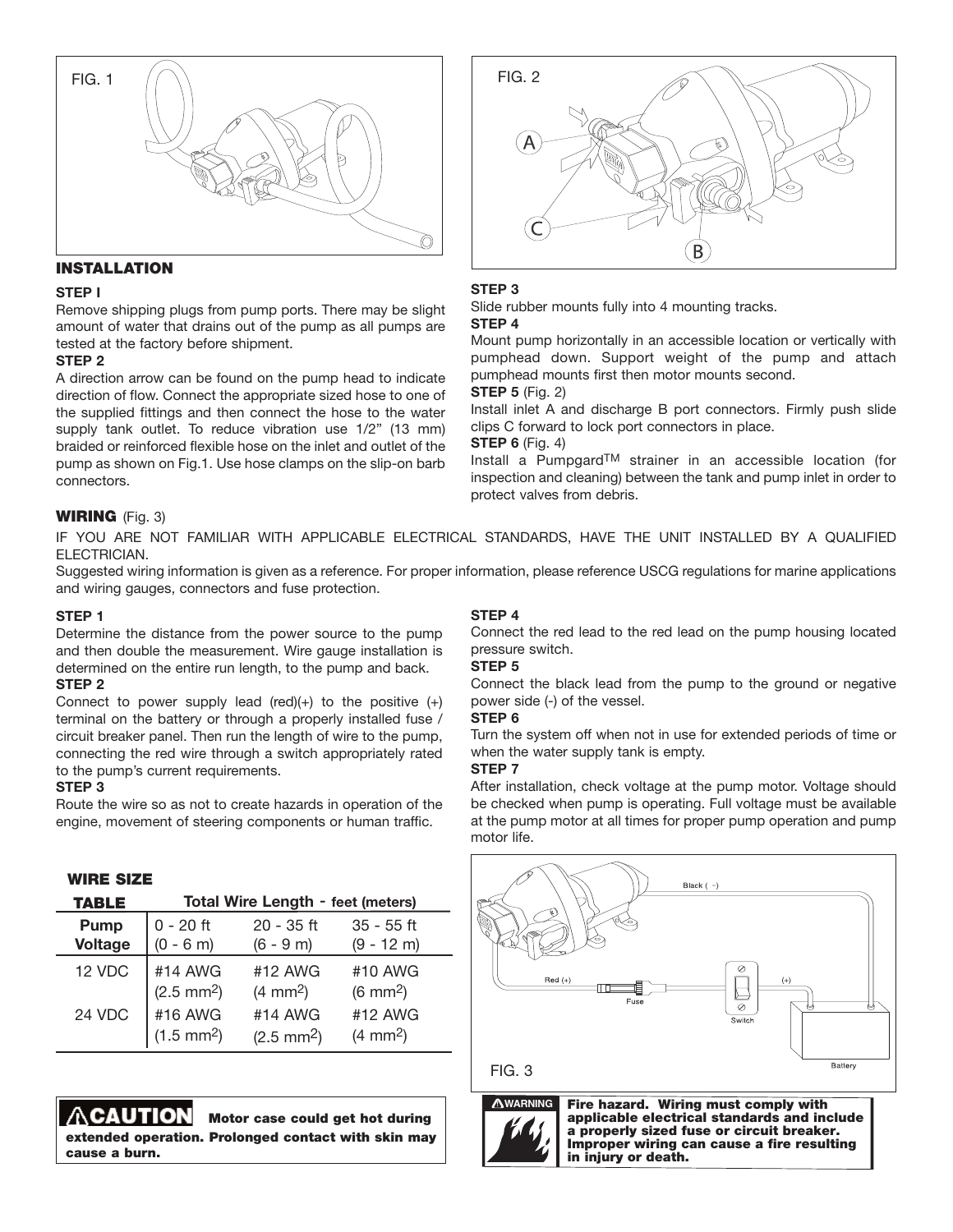

# **AUTOMATIC WATER SYSTEM PUMP SERVICE PARTS**

|      |                             |                    | <b>SERIES</b> | <b>SERIES</b> |
|------|-----------------------------|--------------------|---------------|---------------|
| KEY# | <b>DESCRIPTION</b>          |                    | 31395 - XXXX  | 31295 - XXXX  |
|      | Pressure Switch             | $(25 \text{ psi})$ | 18916-1025    | 18916-1025    |
|      |                             | $(40 \text{ psi})$ | 18916-1040    |               |
|      |                             | $(50 \text{ psi})$ | 18916-1050    |               |
| 2    | Pumphead Assembly           | $(25 \text{ psi})$ | 18914-1025    | 18914-0025    |
|      |                             | $(40 \text{ psi})$ | 18914-1040    |               |
|      |                             | $(50 \text{ psi})$ | 18914-1050    |               |
| 3    | <b>Check Valve Assembly</b> |                    | 18911-1030    | 18911-1030    |
| 4    | Slide Clips (Pair)          |                    | 30647-1000    | 30647-1000    |
|      |                             |                    |               |               |

# **ACCESSORIES SNAP-IN PORT SYSTEM**





**PAIR ) SNAP-IN PORT X 1/2" (13 mm) HOSE BARB STRAIGHT**

I







**30653-1000 PAIR ) SNAP-IN PORT X 3/4" (19 mm) HOSE BARB STRAIGHT 30650-1000 PAIR ) SNAP-IN PORT X GARDEN HOSE** 

I

**STRAIGHT**



IIII



**30642-1000 PAIR ) SNAP-IN PORT X 3/4" (19 mm) HOSE BARB 90 ELBOW**

# **Winterizing**

Allowing water to freeze in the system may result in damage to the pump and plumbing system. Non-Toxic antifreeze for potable water may be used with Jabsco pumps. Follow manufacturer's recommendations. Refer to boat or equipment manufacturer's instructions for their specific winterizing and drainage procedures. **Do not use automotive antifreeze** to winterize potable water systems . These solutions are highly toxic and may cause serious injury or death if ingested.

- 1. Drain the water tank. Open tank drain valve. You may use the pump to drain the tank by opening all the faucets in the system. Allow the pump to operate until the tank is empty. Do not operate the pump more than 15 minutes continuously.
- 2. Open all faucets and purge the water from the plumbing system. Turn off power to the pump. Be sure that all the water from the drain lines is drained.
- 3. Remove quick-connect inlet and outlet fittings from the pump and turn the pump on to pump out remaining water from the pump head. Be sure to have a catch pan or a rag under the pump to prevent water from spilling onto the boat. Turn the pump off once the plumbing is empty. Leave the fittings disconnected from the pump until the system is ready to be used again. Make a note on your tank filler that the plumbing is not connected.
- 4. Be sure that all faucets are left open to protect against damage to the plumbing.